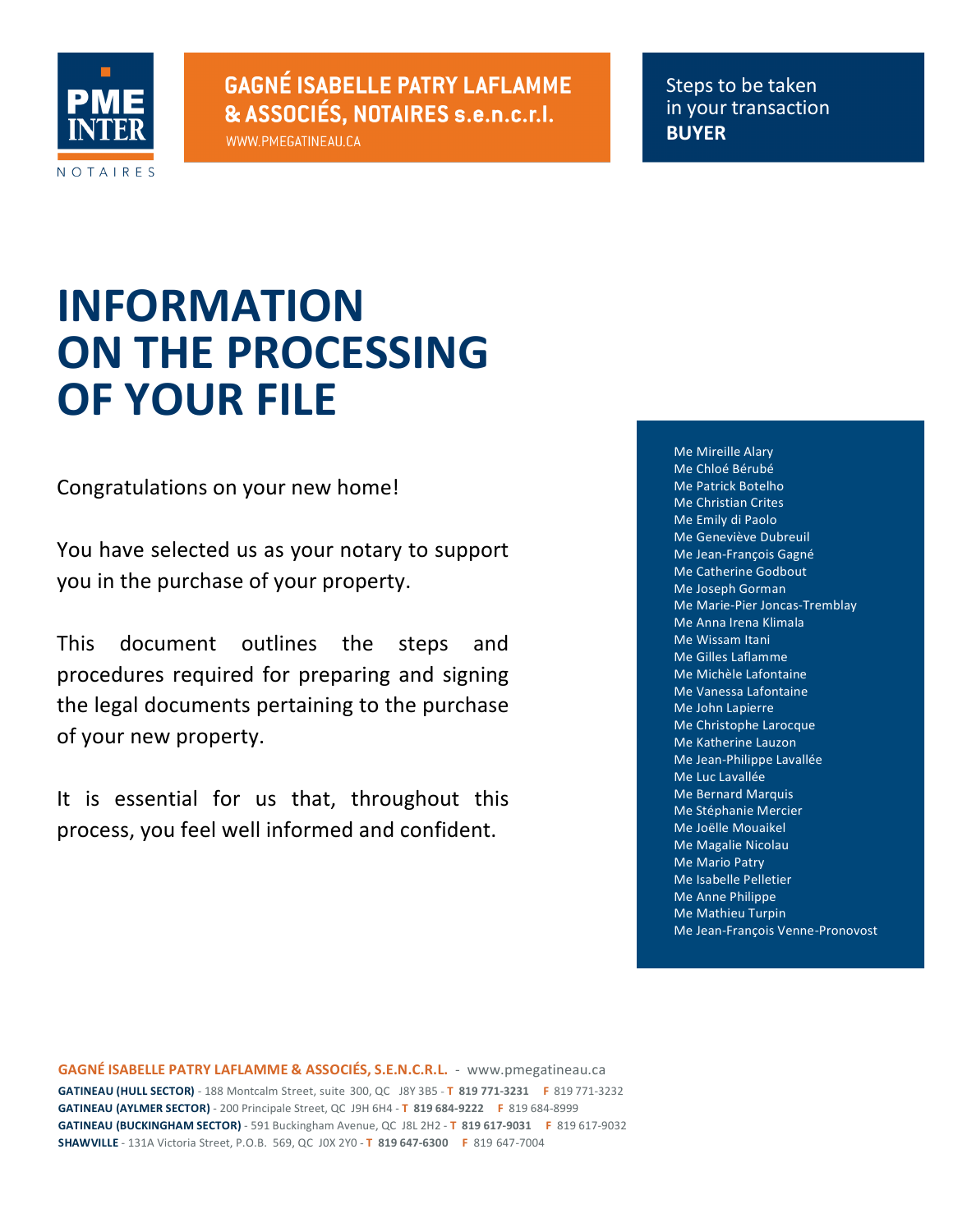

WWW.PMEGATINEAU.CA

# **Summary of the steps to be taken**

- **1.** We will receive documents from the real estate agent, documents from your financial institution and the location certificate from the seller or the land surveyor if it's a new location certificate.
- **2.** A member of our firm will call you in order to obtain your personal information, or depending on your preference, we can send you an email with an electronic information form to complete and return to us.
- **3.** We will prepare the legal documents pertaining to your transaction, such as the mortgage deed, the deed of sale, the tax adjustments and the statement of disbursements.
- **4.** Within 5 to 10 days prior to the date of occupancy of your new property, a member of our firm will contact you in order to schedule an appointment to sign the legal documents. We will then confirm the amount necessary to close the transaction, including your down payment, your tax adjustments, the professional fees and the applicable disbursement fees. In order to comply with the directives issued by the Chambre des notaires du Québec regarding bank clearing, you will be required to provide this amount to us through a **bank draft at the time of your appointment**, which will be no later than 2 days prior to taking possession of your property.
- **5.** Prior to this appointment, you must take the necessary steps with your insurance provider to ensure that it will send us a letter of home insurance coverage for your new home.
- **6.** The day before the scheduled date of occupancy, your notary will request the disbursement of your mortgage from your financial institution.
- **7.** During your appointment, you will meet with the notary and you will sign the deed of sale, the mortgage deed, the adjustments and the related documents. The appointment will last approximately an hour. The necessary steps to get your keys will then be completed so that they can be handed to you.
- **8.** Two or three weeks after the meeting at the notary's office, you will receive all the legal documents (mortgage deed, deed of sale, location certificate, statement of adjustments and disbursements).

**GAGNÉ ISABELLE PATRY LAFLAMME & ASSOCIÉS, S.E.N.C.R.L.** - www.pmegatineau.ca **GATINEAU (HULL SECTOR)** - 188 Montcalm Street, suite 300, QC J8Y 3B5 - T 819 771-3231 **F** 819 771-3232 **GATINEAU (AYLMER SECTOR)** - 200 Principale Street, QC J9H 6H4 - **T 819 684-9222 F 819 684-8999 GATINEAU (BUCKINGHAM SECTOR)** - 591 Buckingham Avenue, QC J8L 2H2 - **T 819 617-9031 F 819 617-9032 SHAWVILLE** - 131A Victoria Street, P.O.B. 569, QC J0X 2Y0 - **T 819 647-6300 F** 819 647-7004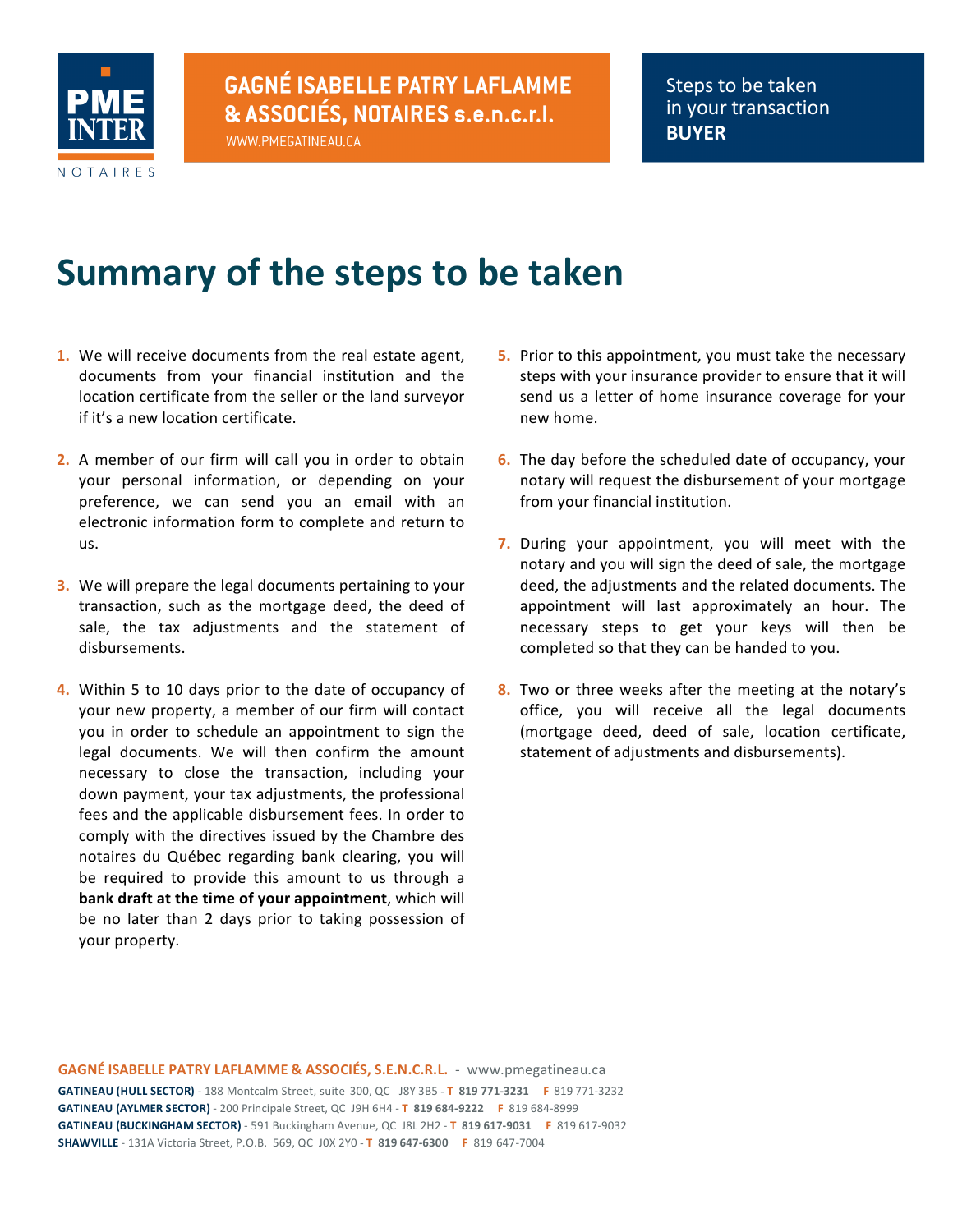

WWW.PMEGATINEAU.CA

# **Detailed description of the transaction steps**

#### **1. DOCUMENTS FROM THE REAL ESTATE AGENT \***

Your real estate agent must provide the following documents to our firm:

- The promise to purchase signed by you and the seller, as well as the counteroffers and schedules if applicable;
- The current location certificate and the seller's property titles.

\* In the event of a sale without a real estate agent, the seller must provide the notary with the above-mentioned documents.

Note: The notary will review the location certificate with you to ensure that it correctly describes the current state of the property.

#### **2. DOCUMENTS FROM YOUR FINANCIAL INSTITUTION**

Your financial institution must provide our firm with the mortgage instructions in order for us to prepare your mortgage file, which includes the following documents:

- Deed of loan;
- Address notification;
- Report on title;
- Identity certification;
- Loan agreement;
- Request for funds;
- and other related documents.

### **3. DOCUMENTS AND INFORMATION FROM YOU (THE BUYER)**

#### **3.1. Home insurance**

**Prior to the signing date at the notary's office, you must** contact your insurer to have it provide us a proof of insurance for your new property. The insurance must come into effect at least one day prior to the date of occupancy.

#### **3.2. Information**

A member of our firm will call you, or depending on your preference, will send you an electronic form to complete and return to us. This form will provide us with the following information:

#### **3.2.1. Personal information for each buyer:**

Last name, first name, occupation, date of birth, social insurance number, details on your matrimonial regime.

#### **3.2.2. Information about your financial institution:**

Name and telephone number of the financial institution providing the mortgage loan and the contact details of the person in charge of your file (either the responsible person at your financial institution or the mortgage broker).

#### **3.2.3.** Information about your insurance provider:

Name and telephone number of your home insurance broker or of your home insurance company.

**GAGNÉ ISABELLE PATRY LAFLAMME & ASSOCIÉS, S.E.N.C.R.L.** - www.pmegatineau.ca

**GATINEAU (HULL SECTOR)** - 188 Montcalm Street, suite 300, QC J8Y 3B5 - T 819 771-3231 **F** 819 771-3232 **GATINEAU (AYLMER SECTOR)** - 200 Principale Street, QC J9H 6H4 - **T 819 684-9222 F 819 684-8999 GATINEAU (BUCKINGHAM SECTOR)** - 591 Buckingham Avenue, QC J8L 2H2 - **T 819 617-9031 F 819 617-9032 SHAWVILLE** - 131A Victoria Street, P.O.B. 569, QC J0X 2Y0 - **T 819 647-6300 F** 819 647-7004